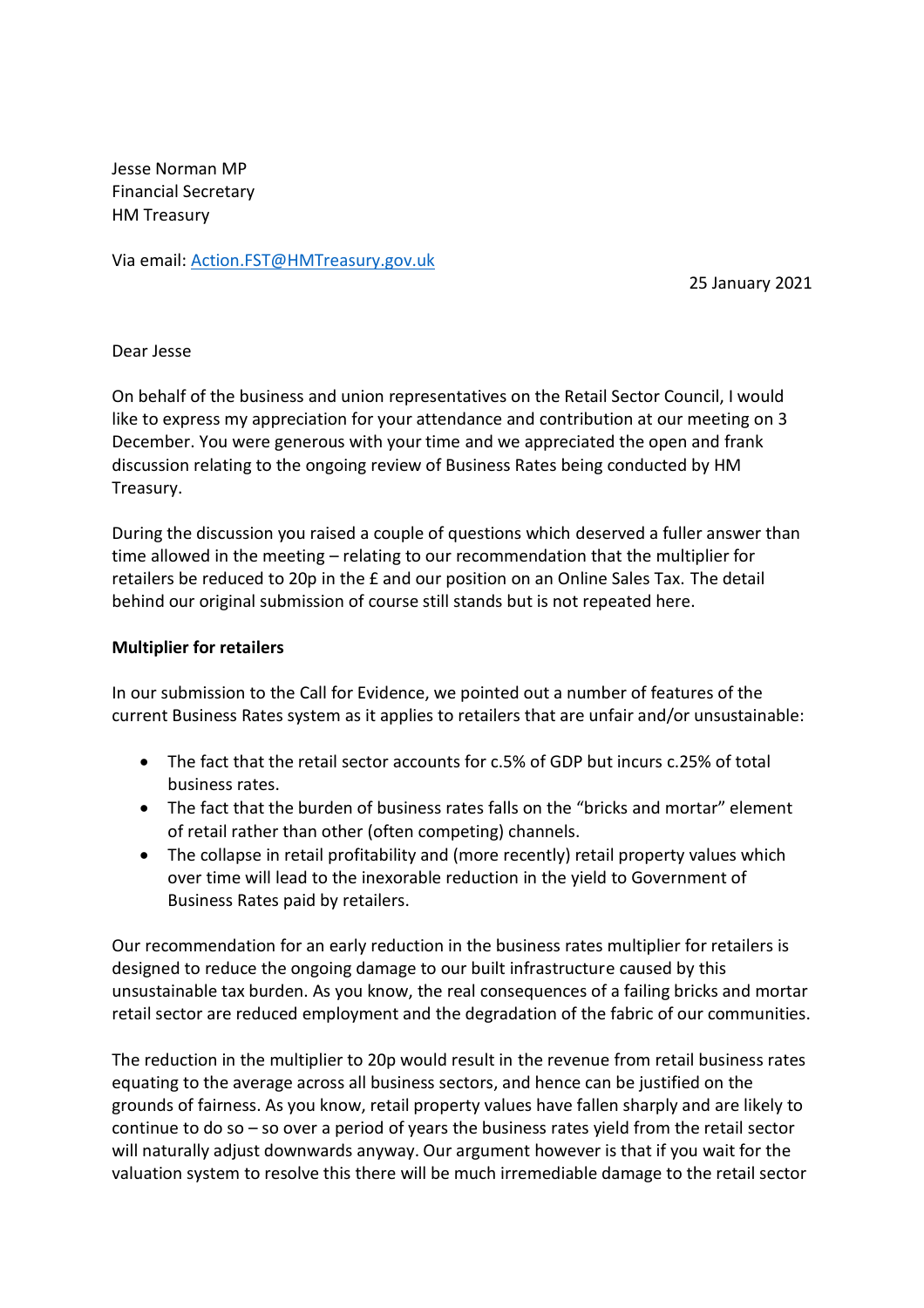in the meantime. You will have seen evidence from retailers of stores where the rates bill is greater than the annual rent, and where retailers have closed stores because of the unsustainable rates burden. Empty properties are becoming "un-investable" due to the rates burden.

We do not advocate the elimination of business rates as a tax – we recognise that a placebased tax can still form part of the overall tax yield to Government. We do however point out that the current operation of the tax is viewed by business as opaque, capricious and highly inefficient. Fundamental reform is required – but we do not have the luxury of time in avoiding further significant damage to the bricks and mortar retail sector. Hence our argument for an urgent reset of the disproportionate rates burden borne by shops.

## **Online Sales Tax**

As pointed out in our submission, retail Business Rates was for many decades a tax paid by the consumer (as part of the cost of doing business that retailers have to pass on to customers if they are to be successful). With the rise of the digital channel in competition to bricks and mortar retail, this ability to pass on business rates (and other costs of doing business such as the above-inflation rises in minimum wage) was curtailed leading to a collapse in the profitability of the retail sector and the consequent failure of many household names. This "channel shift" did not simply result in the transfer of profits from one channel to another, as for a variety of reasons profit margins in the digital channel have been structurally lower than was traditionally the case in high street retail.

Retailers have long argued that the "playing field" between bricks and mortar and the digital channel was not level, and that it should be. It would now be perverse for retailers to argue in favour of an Online Sales Tax which would tilt the playing field the other way. Instead, we have argued that the shortfall in Government yield resulting from the reduction of the business rates multiplier should be bridged through other, existing, tax structures. We believe either VAT or Corporation Tax could do this. Either of these would be faced equally by retailers selling through whatever channel.

An additional argument against a specific online tax is that the retail "customer journey" has become interconnected across physical and digital channels. Many purchases will involve the consumer researching products on-line, seeing them and trying them in-store and then transacting either on-line for home delivery, on-line for click and collect or at the checkout of the store. Levying a specific tax on one particular leg of this customer journey would not, in our view, reflect the holistic nature of  $21<sup>st</sup>$  century retailing. Additionally, through Covid, on-line retailing has become a lifeline for elderly and vulnerable groups. If an Online Sales Tax were to be contemplated, careful modelling and research would be required to understand its potential regressive effects.

The UK has one of the most complex tax regimes in the world (tens of thousands of pages of legislation) and we would respectfully suggest we do not need another tax. Retailers likewise do not need the administrative burden of another new tax when the Government has a stated priority to reduce red tape.